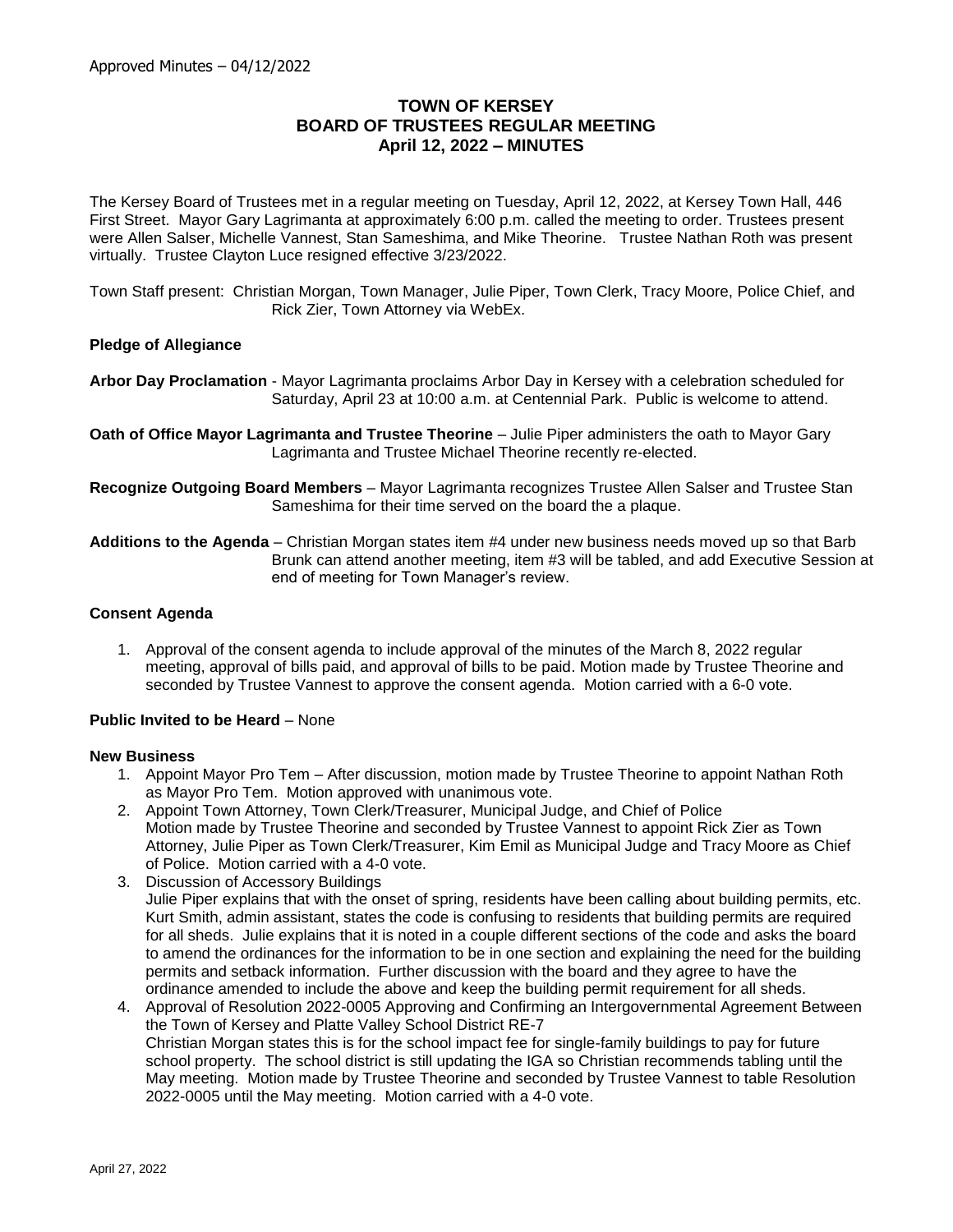## **Staff Communication**

- a. Chamber of Commerce– Mayor Lagrimanta suggests once the board is fully seated that a member will be appointed to both advisory boards. Minutes from meeting attached.
- b. Tree Board Allen Salser states the Tree Board met Monday. The new board has moved the meetings to the second Monday of the month at 12:30 p.m. Arbor Day will be held Saturday, April 23 at 10:00 a.m. at Centennial Park. The workday is scheduled for Saturday, May 14<sup>th</sup>.
- c. Town Manger Christian states Haley Curtis received a full-ride scholarship in the amount of \$2250 to attend the IIMC conference in May. He applied for a federal grant of \$2.9 million to engage with Central Weld Water District's 16" waterline that is stubbed at CR 49 in hopes that this will help with future development. Christian notes that James Neill has resigned, however, will be here through Kersey Days. The Town has a tentative agreement with the school district to help with snow removal. Mayor Lagrimanta states it will be great to have a Tri-Board meeting as there has been changes in personnel. Rise Broadband contacted the town as there are grants available to run fiber through the town for better service. He is also working on a Starlink option. Christian notes that the telemetry that shows the level of water in the tower will be approximately \$6200 plus a monthly monitoring fee. This is not a forever solution but will work for now. Mayor Lagrimanta asks if they also do telemetry for WWTP. Christian states the property owned by Hall Irwin that is part of the storm water master plan has an agreement to sell of \$323K, which is the number from the storm water grant. He has filed a Letter of Intent and will due diligence and work with FEMA regarding the match. Possibly use the APRA funds, which we received \$225K last year with another \$225K expected this year. At the last meeting, UP had another offer to purchase the elevator, which fell through. Offers are now back on the table at \$55K. Trustee Theorine states the big hole in the ROW still has not been taken care of. Christian will get that covered tomorrow. Christian reminds the board that the vacancy opening is open until 4/22. Instead of the work session, there will be a Triboard meeting at the high school on the 26<sup>th</sup> and the interviews for the vacancy will be held on April 28<sup>th</sup> at 6:00 p.m. He also notes that we received a grant for security improvements at the WWTP and bids will be put out in the near future for lighting and cameras, etc. Christian reviews the sales tax tables, which are still doing great.
- d. Town Attorney No report.

## **Board of Trustee Communications**

Trustee Roth asks about the potholes around town. Christian states he and Josh met and Josh is making a map with priorities to make a plan for repair. Mayor Lagrimanta asks if an impact fee could be implemented for the heavy truck traffic on the one residential street, however, he does not want to burden any businesses either. Christian will research and states Josh is working on the rebuild of Trumbell Street. The board decides that Trustee Vannest will approve the accounts payable.

## **Executive Session**

Motion was made by Trustee Theorine and seconded by Trustee Vannest to go into Executive Session for discussion of a personnel matter under CRS Section 24-6-401(4)(f) and not involving: any specific employees who have requested discussion of the matter in open session; any member of the City Council or any elected official; the appointment of any person to fill an office of the City Council or of an elected official; or personnel policies that do not require the discussion of matter personal to particular employees: Town Manager annual review.

The board went into Executive Session at approximately 7:39 p.m. Present in the Executive Session were Mayor Gary Lagrimanta, Trustees Vannest, Theorine, and Roth, Town Manager Christian Morgan, and Town Attorney Rick Zier.

Motion made by Trustee Theorine and seconded by Trustee Vannest to close the Executive Session. Motion carried with a 4-0 vote. Regular session resumed at approximately 8:50 p.m. with no action taken.